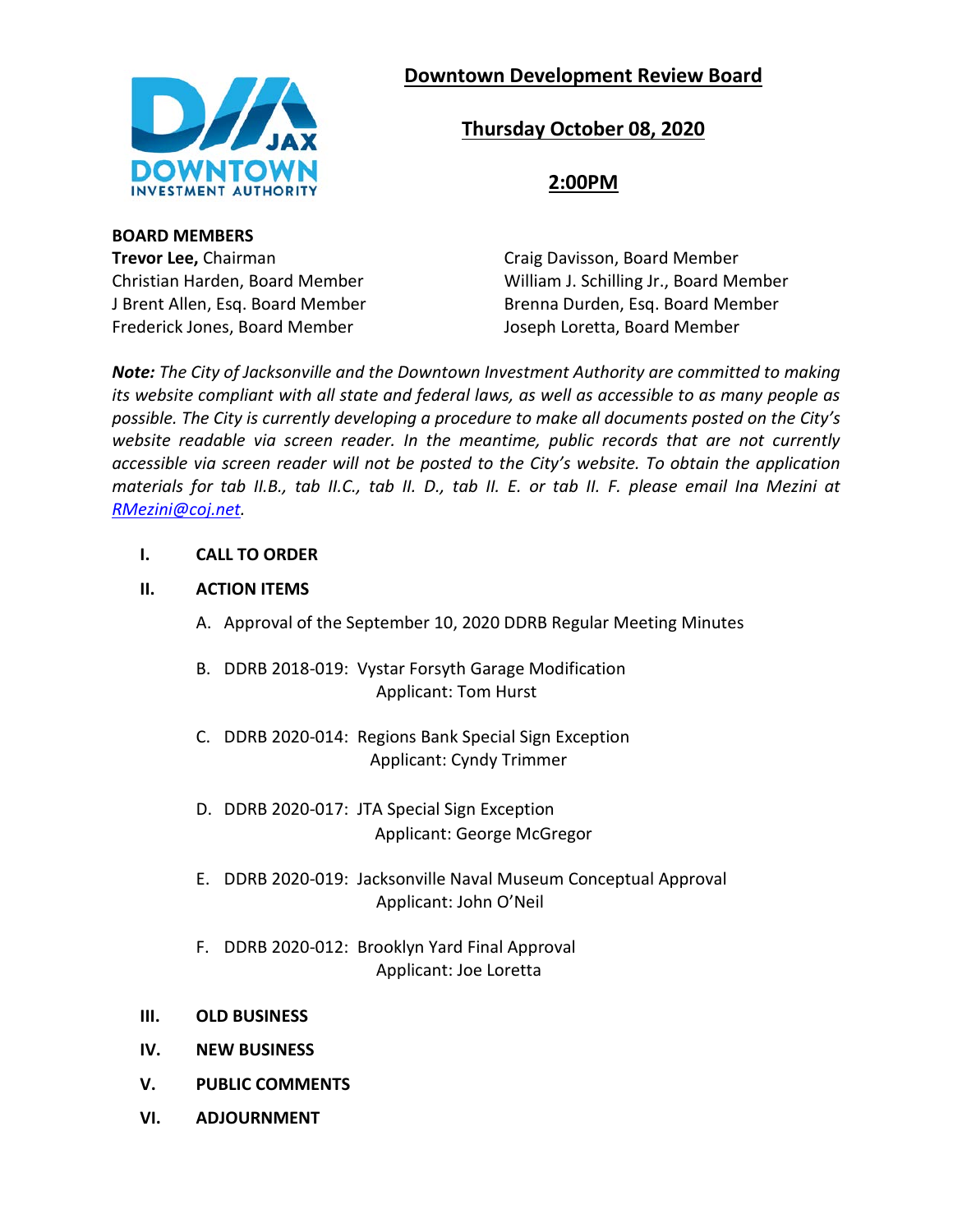Downtown Development Review Board DDRB Meeting Agenda – Thursday, October 08, 2020 Page 2

# **Interested persons desiring to attend this meeting can only do so via Zoom (including by computer or telephone) using the following meeting access information:**

## **By Computer**

<https://zoom.us/j/96913222503?pwd=Witmbzl3cUxKU3BCRFlOYnREcUZPQT09>

Meeting ID: 969 1322 2503 Passcode: 207965

# **One tap mobile**

+1 (646) 558-8656 (New York) +1 (312) 626-6799 (Chicago)

Find your local number:<https://zoom.us/u/ad7CCe9Uv8>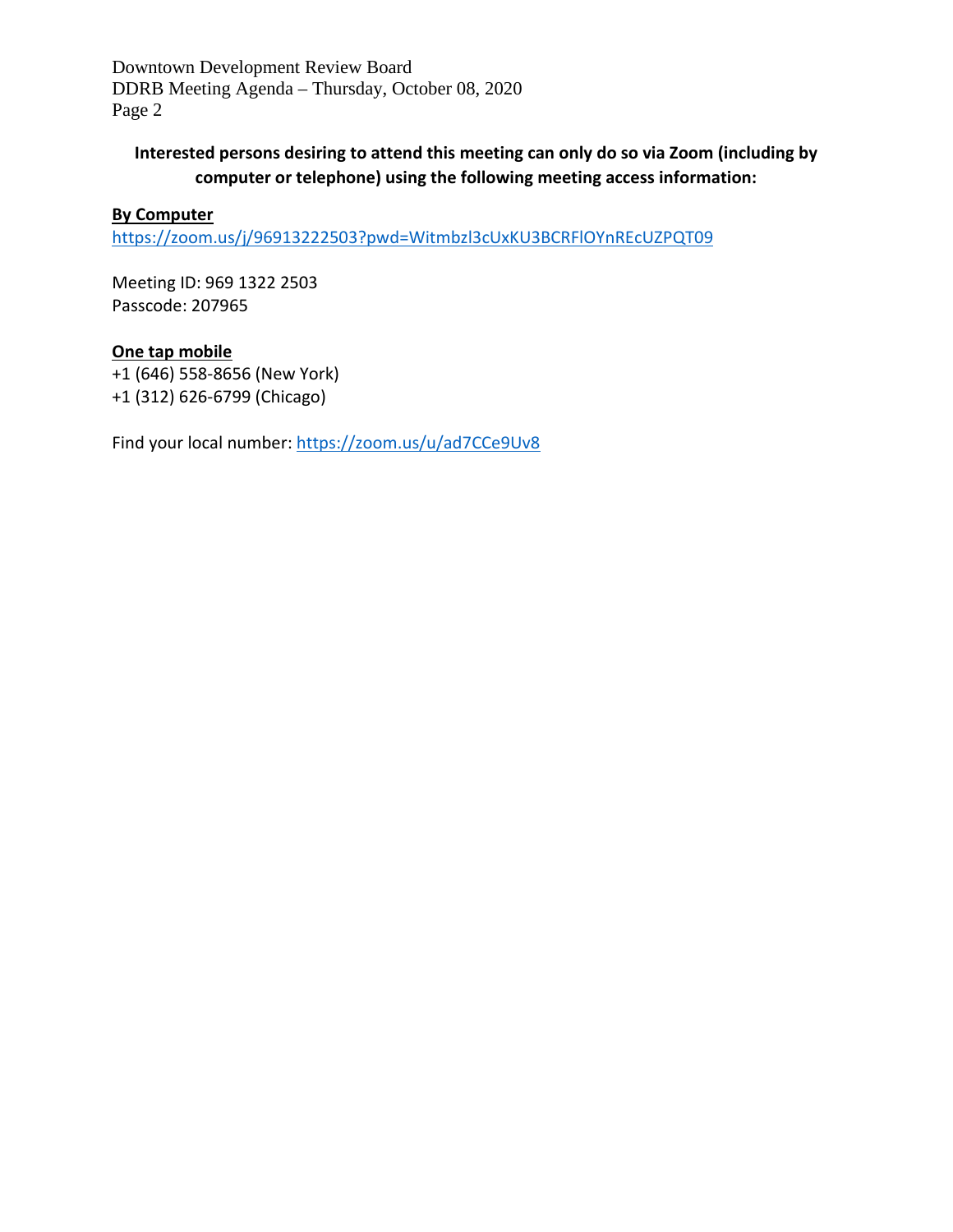

*Thursday, October 08, 2020, 2:00 p.m.* 

## **MEETING MINUTES**

**Board Members Present:** T. Lee, Chair; B. Allen, Esq, Vice Chair; B. Durden, Esq. Secretary; C. Harden; B. Schilling; J. Loretta; M. Brockelman and C. Davisson.

**Board Members Excused:** F. Jones.

**DIA Staff Present:** Lori Boyer, Chief Executive Officer, Guy Parola, Operations Manager, Lori Radcliffe-Meyers, Redevelopment Coordinator, Ina Mezini, Marketing and Communications Specialist

**Representing Office of General Counsel:** Jason Teal

## **I. CALL TO ORDER**

### **Meeting Convened: 2:00 p.m.**

Chairman Lee called the meeting to order at 2:00 p.m. Chairman Lee read through the COVID-19 executive order for holding public meetings. Chairman Lee called on Ina Mezini to walk through the Zoom toolbar for the public. Chairman Lee discussed the meeting operating procedures.

## **II. ACTION ITEMS**

## **A. APPROVAL OF THE SEPTEMBER 10, 2020 DDRB MEETING MINUTES.**

## **A MOTION WAS MADE BY BOARD MEMBER HARDEN AND SECONDED BY BOARD MEMBER LORETTA APPROVING THE SEPTEMBER 10, 2020 DDRB MINUTES.**

**THE MOTION PASSED UNANIMOUSLY 8-0-0.**

## **B. DDRB 2018-019: VYSTAR FORSYTH GARAGE MODIFICATION APPLICANT – THOMAS HURST**

Lori Radcliffe-Meyers reported that DDRB Application 2018-019 is requesting modifications to the Final Approval of the development plans for the Vystar Parking Garage located at 28 W Forsyth Street. The applicant received a Modification to the Final Approval December  $13<sup>th</sup>$ , 2018, to construct a seven-story parking garage with 7,730 square feet of retail space and 6,037 square feet of future potential retail space. The applicant is requesting a modification to that Final Approval which will modify the Vystar Forsyth Street Garage layout and design. The request will modify the original design as follows: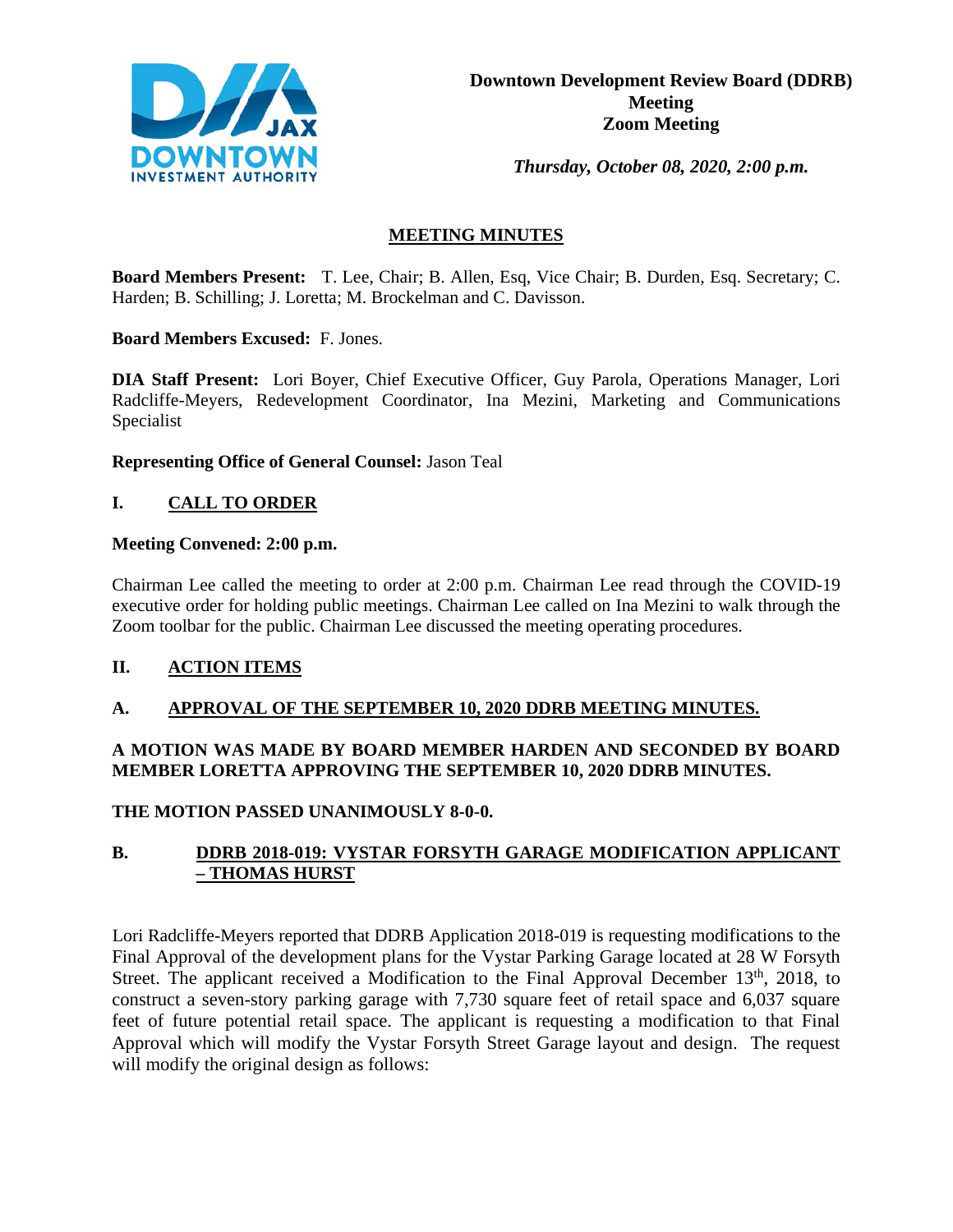Downtown Development Review Board (DDRB) – Zoom Meeting Thursday, October 08, 2020 Page 2 of 6

- 1. Create additional retail space of 5,749 square feet including glass store fronts along Main Street;
- 2. A redesign of the cladding along all facades of the garage.

Chairman Lee called for Public Comment.

Nancy Powell spoke on the project.

Steve Congro spoke on the project. He echoed Nancy Powell's comments.

Chairman Lee asked for the applicant presentation.

Thomas Hurst, the Applicant/Agent, presented the project.

The Board Members discussed the project.

Lori Boyer, CEO of DIA spoke on the project.

Chairman Lee called for a motion.

### **A MOTION WAS MADE BY BOARD MEMBER ALLEN AND SECONDED BY BOARD MEMBER SCHILLING RECOMMENDING FINAL APPROVAL OF MODIFICATIONS TO DDRB APPLICATION 2018-019 WITH THE MODIFICATIONS AS FOLLOWS:**

- A. Create additional retail space of 5,749 square feet including glass store fronts along Main Street;
- B. A redesign of the cladding along all facades of the garage.

## **THE MOTION PASSED UNANIMOUSLY 8-0-0.**

## **C. DDRB 2020-014: REGIONS SPECIAL SIGN EXCEPTION – APPLICANT: CYNDY TRIMMER**

Lori Radcliffe-Meyers reported that DDRB Application 2020-014 seeks approval for a special sign exception to allow for the installation of three (3) projecting signs and one (1) roof sign located at 51 W Bay Street.

Chairman Lee asked for the applicant presentation.

Cyndy Trimmer, the Applicant/Agent presented the Regions Special Sign Exception.

Chairman Lee called for Public Comment.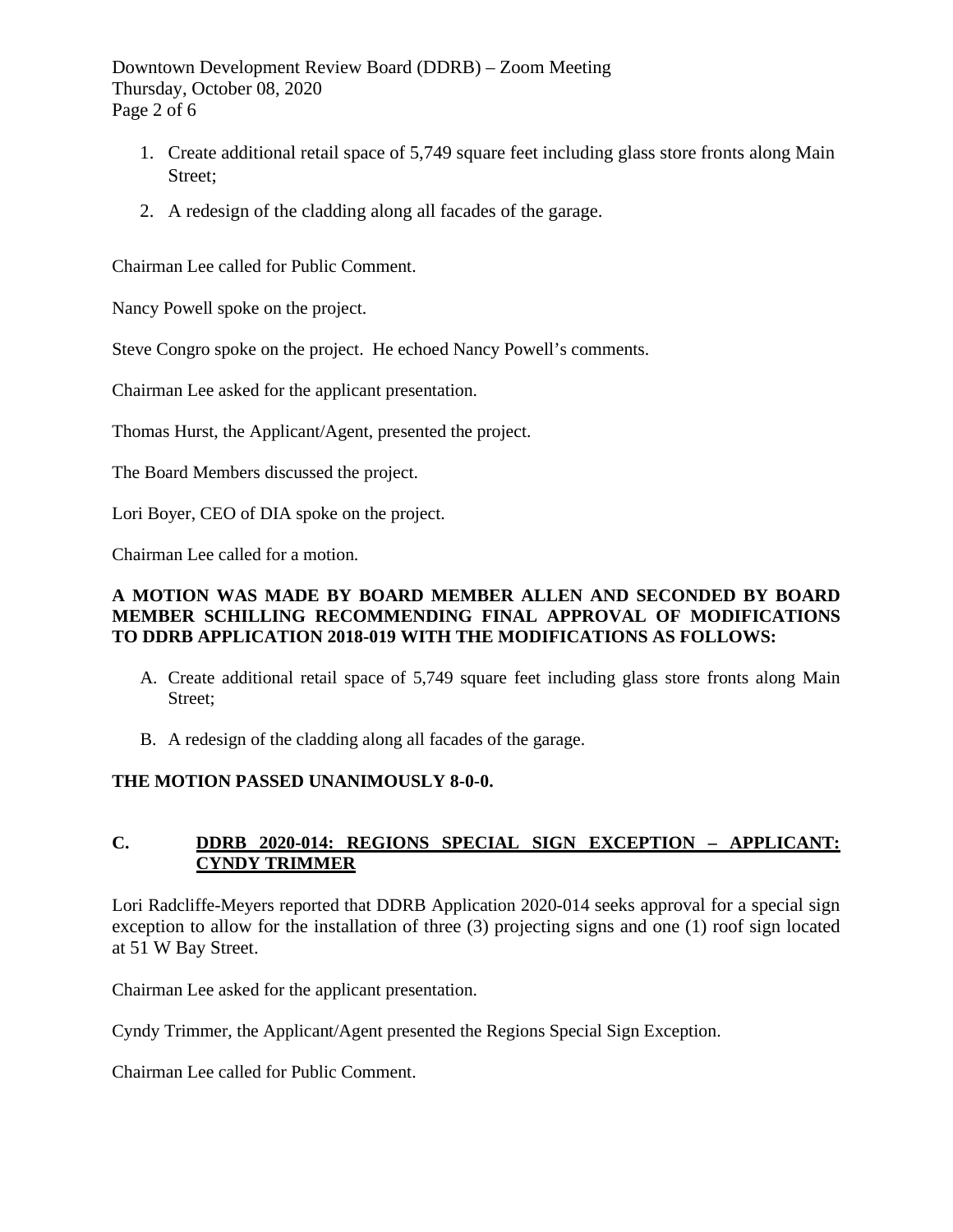Downtown Development Review Board (DDRB) – Zoom Meeting Thursday, October 08, 2020 Page 3 of 6

Nancy Powell spoke. She asked about the coloring of the roof sign. She stated she would support the project but not the roof sign.

Ina Menzini read an email from Jean Shrimp.

Chairman Lee called for Board comment.

The Board Members discussed the project.

Guy Parola spoke on the project.

Board Member Schilling recused himself from voting on the project.

Board Member Harden had ex-parte communications with Cyndy Trimmer and Mr. Dibenow.

Keith Presley with Regions Bank spoke on the project.

Chairman Lee called for a motion.

### **A MOTION WAS MADE BY BOARD MEMBER ALLEN AND SECONDED BY BOARD MEMBER HARDEN RECOMMENDING APPROVAL OF DDRB APPLICATION 2020-014 WITH THE FOLLOWING RECOMMENDATIONS:**

For a Special Sign Exception to the Downtown Overlay District to allow for one (1) projecting sign at 36 sq. ft.; two projecting signs along the Laura Street frontage and one (1) roof sign of 90.68 sq. ft. as identified in the attached "Signage Application Request for Approval."

## **THE MOTION PASSED 5-0-2 (Davisson and Durden opposed).**

Chairman Lee recused himself from Action Item D and called on Vice-Chair Allen to take over.

## **D. DDRB 2020-017: JTA SPECIAL SIGN EXCEPTION – APPLICANT: GEORGE MCGREGOR**

Lori Radcliffe-Meyers reported that DDRB Application 2020-017 seeks approval for a special sign exception to allow for the installation of one (1) monument sign at the JTA Overland Hub located at 0 Louisa Street.

Vice-Chair Allen called for Public Comment.

Nancy Powell spoke on the project.

George McGregor, Applicant/Agent, presented the project.

Vice-Chair Allen called for Board comment.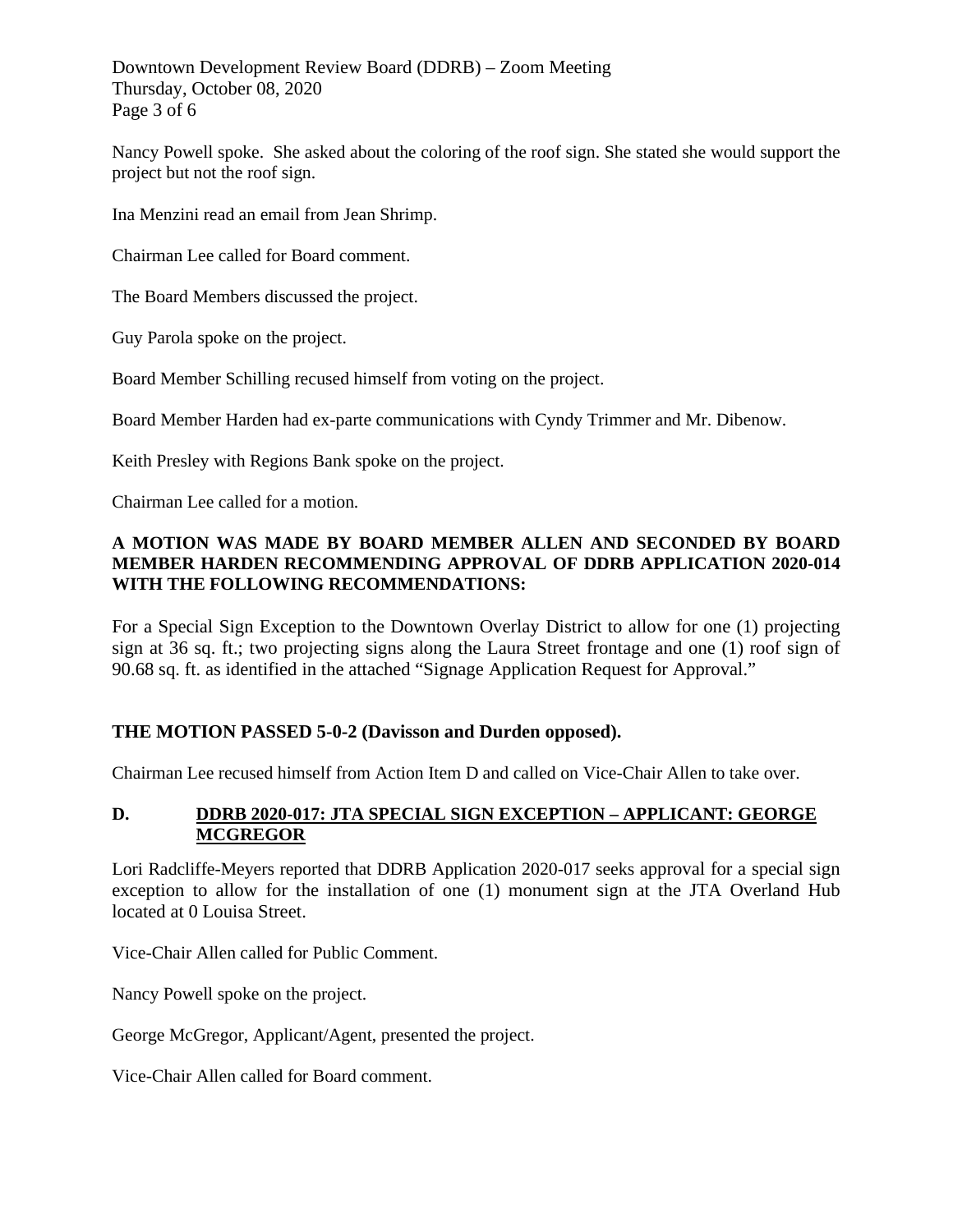Downtown Development Review Board (DDRB) – Zoom Meeting Thursday, October 08, 2020 Page 4 of 6

The Board Members discussed the project.

Wendi Murray with JTA spoke on the project.

Board Member Brockelman recused himself from voting on the project.

Vice-Chair Allen called for a motion.

### **A MOTION WAS MADE BY BOARD MEMBER SCHILLING AND SECONDED BY BOARD MEMBER LORETTA RECOMMENDING APPROVAL OF DDRB APPLICATION 2020-017 WITH THE FOLLOWING RECOMMENDATIONS:**

For a Special Sign Exception to the Downtown Overlay District to allow for one (1) monument sign as identified in the attached "Signage Application Request for Approval."

## **THE MOTION PASSED UNANIMOUSLY 6-0-2 (Lee and Brockelman recused).**

## **E. DDRB 2020-019: JACKSONVILLE NAVAL MUSEUM CONCEPTUAL APPROVAL – APPLICANT: JUSTIN WEAKLAND.**

Lori Radcliffe-Meyers reported that DDRB Application 2020-019 seeks Conceptual Approval for the proposed Jacksonville Naval Museum featuring the USS Orleck. The project proposes to moor the USS Orleck at Pier 1, which is the most westerly pier at that property commonly referred to as the Shipyards and provide temporary facilities on the uplands property.

Chairman Lee asked for the applicant presentation.

Justin Weakland, Applicant/Agent, presented the project.

Ed Morales, Project Engineer, spoke.

Chairman Lee called for Public Comments. There were no public comments.

Chairman Lee called for Board comment.

The Board Members discussed the project.

Guy Parola spoke on the project.

Chairman Lee called for a motion.

## **A MOTION WAS MADE BY BOARD MEMBER LORETTA AND SECONDED BY BOARD MEMBER DURDEN RECOMMENDING CONCEPTUAL APPROVAL OF DDRB APPLICATION 2020-019 WITH THE FOLLOWING RECOMMENDATIONS:**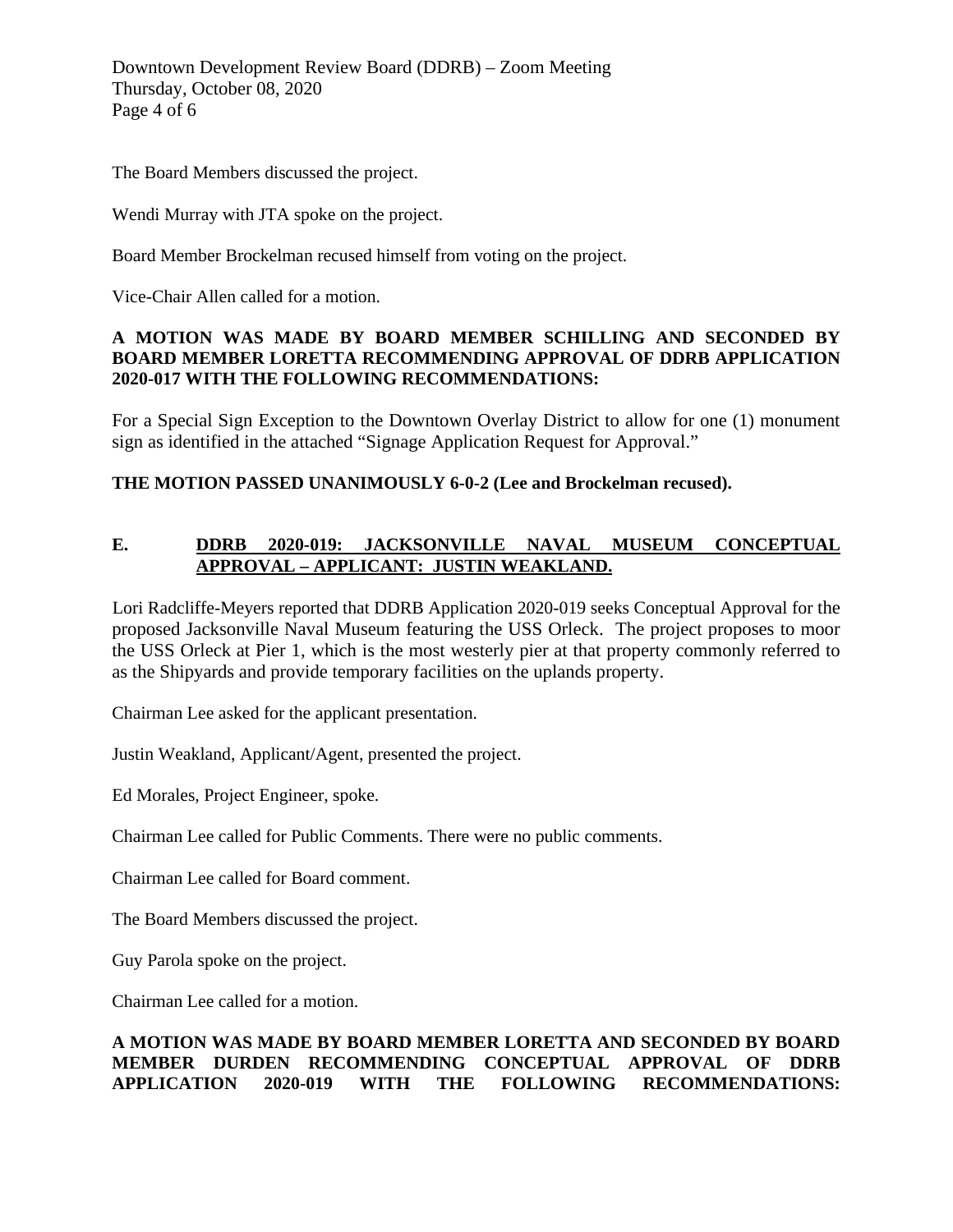Downtown Development Review Board (DDRB) – Zoom Meeting Thursday, October 08, 2020 Page 5 of 6

- (A) Landscape plant palette shall be consistent with the Riverwalk Plant Palette. Placement of trees shall be along the walkways and around the building to provide visual screening. Single trunk trees shall have a minimum four-inch caliper at the time of planting. Multi-trunked trees shall have a minimum of three trunks and an overall height of 12 feet at the time of planting. Grasses and/or shrubs shall be planted along the walkways and shall be used to create an understory;
- (B) Prior to submittal for final review the developer shall provide a landscape plan, Lighting plan and signage plan for staff review and approval;
- (C) There shall be no sales of placement of memorial bricks on site.

## **THE MOTION PASSED UNANIMOUSLY.**

## **F. DDRB 2020-012: BROOKLYN HUB FINAL APPROVAL – APPLICANT JOSEPH LORETTA**

Lori Radcliffe-Meyers reported that DDRB Application 2020-012 seeks Final Approval for a new mixed-use development. The project site is located at the corner of Forest Street and Riverside Ave. in the Brooklyn Overlay District. The site is 0.21 acres and is bounded to the North and East by Forest Street and Riverside Ave. respectively and to the South and West by a vacant lot.

Board Member Loretta recused himself and provided the project presentation as the Applicant/Agent.

Chairman Lee opened the floor for public comments.

Nancy Powell spoke on the project.

Ina Menzini read an email from Curtis Loftin.

Ross Bremmer spoke on the project.

Karen Perrin spoke on the project.

Chairman Lee called for Board comment.

The Board Members discussed the project.

Joseph Cronk, Architect, spoke on the project

Chairman Lee called for a motion.